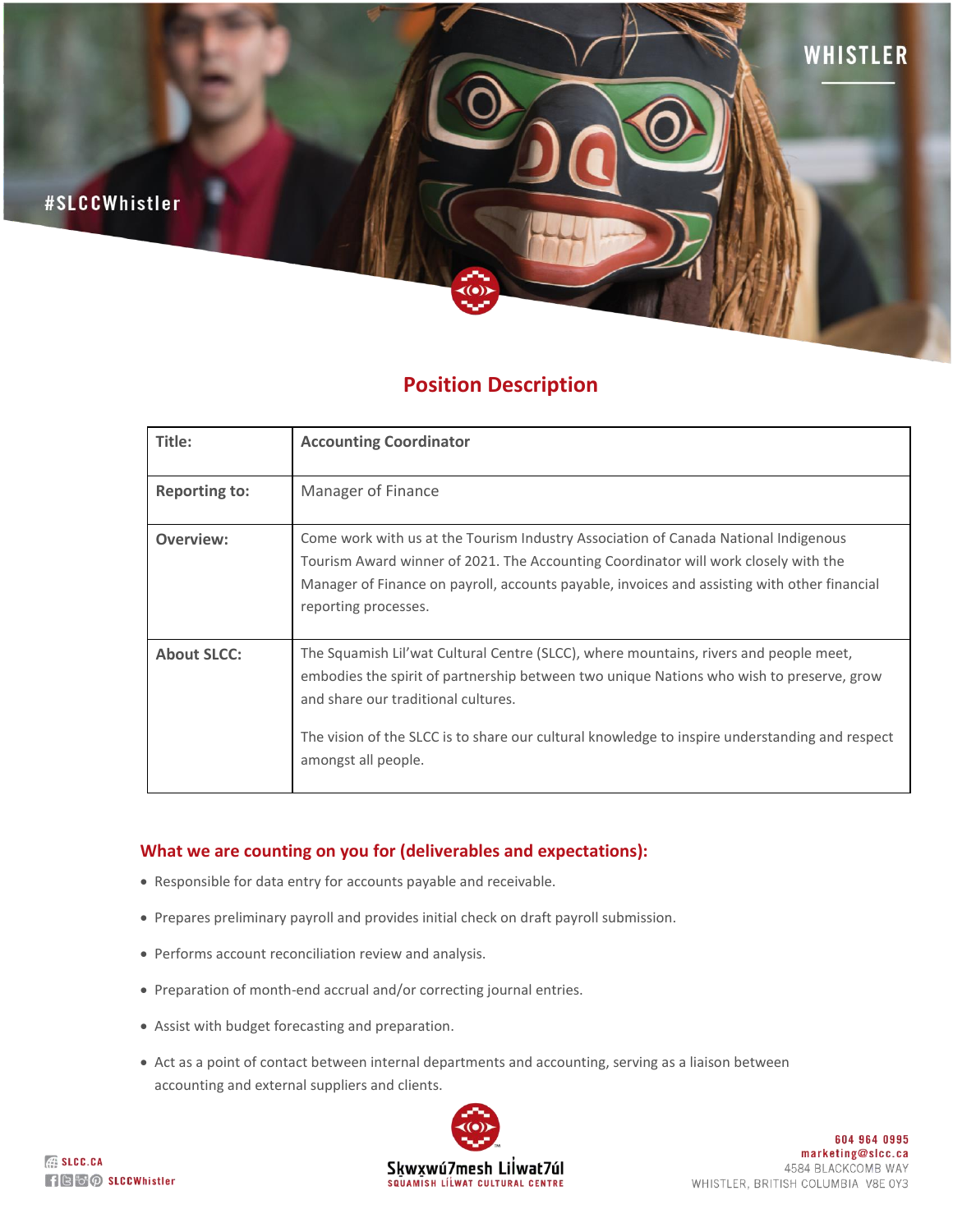- Cash outs and bank deposits.
- Analysis of invoices and vendor statements.
- Maintaining vendor files.
- Follow all SLCC policies and procedures.
- Familiar with Public Health Officer orders around Covid-19.

## **People Leadership**

- Provide mentorship and support to junior accounting clerk.
- Guide and collaborate with internal departments and the accounting team.

## **Every Member of the SLCC Team**

- One the best things about the SLCC is our small, close-knit team. While the above expectations are the majority of this role, it is expected that all team members will come together to help each other out, outside the boundaries of their job description.
- Lives the SLCC values of Passion, Empowerment, Collaboration and Equality
	- o Passion: Has a voice in sharing the pride of cultures; creates a sense of connection and belonging; and brings a sense of humour.
	- o Empowerment: Takes ownership and follows up; trusts self and each other; and openly ready to learn and grow through successes and mistakes.
	- o Collaboration: Works closely with team towards a common goal; acknowledges differences and draws on each other's strengths; and shares own perspective while also being curious about other's perspectives.
	- o Equality: We treat others as we would like to be treated, with fairness and respect.

## **What you will bring to our team (experience and attributes):**

## **Attributes**

- Analytical, trustworthy and a multi-tasker.
- Exceptional oral and written communication skills.
- High level of accountability, accuracy and efficiency.
- Ability to work collaboratively with internal departments.
- Self-motivated with a positive attitude.

## **Experience and Education**

- Education or training in accounting required. Enrolled in a CMA or CGA an asset.
- 3-5 years accounting experience.